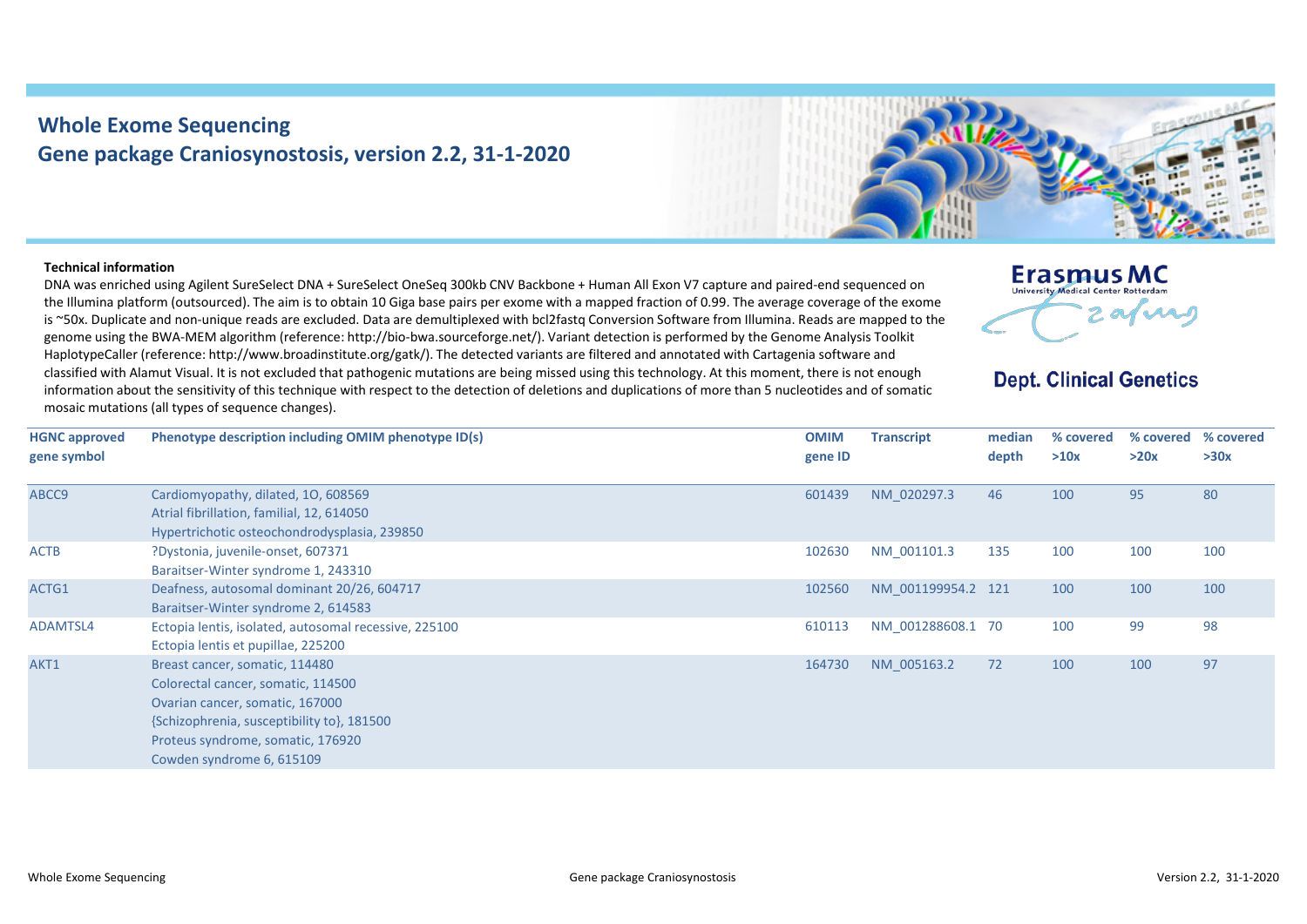| <b>HGNC approved</b> | Phenotype description including OMIM phenotype ID(s)                                                       | <b>OMIM</b> | <b>Transcript</b> | median | % covered |      | % covered % covered |
|----------------------|------------------------------------------------------------------------------------------------------------|-------------|-------------------|--------|-----------|------|---------------------|
| gene symbol          |                                                                                                            | gene ID     |                   | depth  | >10x      | >20x | >30x                |
| <b>ALPL</b>          | Hypophosphatasia, infantile, 241500                                                                        | 171760      | NM_000478.4       | 64     | 100       | 100  | 96                  |
|                      | Hypophosphatasia, childhood, 241510                                                                        |             |                   |        |           |      |                     |
|                      | Odontohypophosphatasia, 146300                                                                             |             |                   |        |           |      |                     |
|                      | Hypophosphatasia, adult, 146300                                                                            |             |                   |        |           |      |                     |
| ALX3                 | Frontonasal dysplasia 1, 136760                                                                            | 606014      | NM_006492.3       | 87     | 100       | 94   | 90                  |
| ALX4                 | Parietal foramina 2, 609597                                                                                | 605420      | NM_021926.4       | 83     | 100       | 100  | 100                 |
|                      | Frontonasal dysplasia 2, 613451                                                                            |             |                   |        |           |      |                     |
|                      | {Craniosynostosis 5, susceptibility to}, 615529                                                            |             |                   |        |           |      |                     |
| AXIN2                | Colorectal cancer, somatic, 114500                                                                         | 604025      | NM_004655.3       | 108    | 100       | 100  | 98                  |
|                      | Oligodontia-colorectal cancer syndrome, 608615                                                             |             |                   |        |           |      |                     |
| BCL11B               | Immunodeficiency 49, 617237                                                                                | 606558      | NM_138576.3       | 106    | 100       | 96   | 92                  |
|                      | Intellectual developmental disorder with dysmorphic facies, speech delay, and T-cell abnormalities, 618092 |             |                   |        |           |      |                     |
| BUB1                 | Colorectal cancer with chromosomal instability, somatic                                                    | 602452      | NM_004336.4       | 58     | 100       | 98   | 88                  |
| C5orf42              | Joubert syndrome 17, 614615                                                                                | 614571      | NM_023073.3       | 54     | 100       | 98   | 88                  |
|                      | Orofaciodigital syndrome VI, 277170                                                                        |             |                   |        |           |      |                     |
| CCBE1                | Hennekam lymphangiectasia-lymphedema syndrome 1, 235510                                                    | 612753      | NM 133459.4       | 58     | 100       | 98   | 90                  |
| <b>CCNQ</b>          | STAR syndrome, 300707                                                                                      | 300708      | NM_152274.4       | 50     | 81        | 81   | 80                  |
| CDC45                | No OMIM phenotype                                                                                          | 603465      | NM_001178010.2 64 |        | 100       | 99   | 95                  |
| CDKN1C               | Beckwith-Wiedemann syndrome, 130650                                                                        | 600856      | NM_000076.2       | 56     | 91        | 83   | 74                  |
|                      | IMAGE syndrome, 614732                                                                                     |             |                   |        |           |      |                     |
| <b>CEP57</b>         | Mosaic variegated aneuploidy syndrome 2, 614114                                                            | 607951      | NM_014679.4       | 47     | 100       | 97   | 82                  |
| CHST3                | Spondyloepiphyseal dysplasia with congenital joint dislocations, 143095                                    | 603799      | NM 004273.4       | 83     | 100       | 100  | 100                 |
| CLCN7                | Osteopetrosis, autosomal recessive 4, 611490                                                               | 602727      | NM 001287.5       | 73     | 100       | 100  | 98                  |
|                      | Osteopetrosis, autosomal dominant 2, 166600                                                                |             |                   |        |           |      |                     |
| COLEC11              | 3MC syndrome 2, 265050                                                                                     | 612502      | NM_024027.4       | 84     | 100       | 100  | 100                 |
| <b>CTSK</b>          | Pycnodysostosis, 265800                                                                                    | 601105      | NM 000396.3       | 45     | 100       | 100  | 93                  |
| <b>CYP26B1</b>       | Craniosynostosis with radiohumeral fusions and other skeletal and craniofacial anomalies, 614416           | 605207      | NM 019885.3       | 84     | 100       | 100  | 100                 |
| EFNA4                | No OMIM phenotype                                                                                          | 601380      | NM_005227.2       | 73     | 100       | 100  | 100                 |
| EFNB1                | Craniofrontonasal dysplasia, 304110                                                                        | 300035      | NM_004429.4       | 55     | 100       | 100  | 97                  |
| EIF4A3               | Robin sequence with cleft mandible and limb anomalies, 268305                                              | 608546      | NM_014740.4       | 44     | 100       | 98   | 76                  |
| <b>ERF</b>           | Craniosynostosis 4, 600775                                                                                 | 611888      | NM 006494.2       | 97     | 100       | 100  | 100                 |
| ESCO <sub>2</sub>    | Roberts syndrome, 268300                                                                                   | 609353      | NM_001017420.2 48 |        | 100       | 99   | 87                  |
|                      | SC phocomelia syndrome, 269000                                                                             |             |                   |        |           |      |                     |
| <b>FAM111A</b>       | Kenny-Caffey syndrome, type 2, 127000<br>Gracile bone dysplasia, 602361                                    | 615292      | NM_022074.3       | 62     | 100       | 100  | 99                  |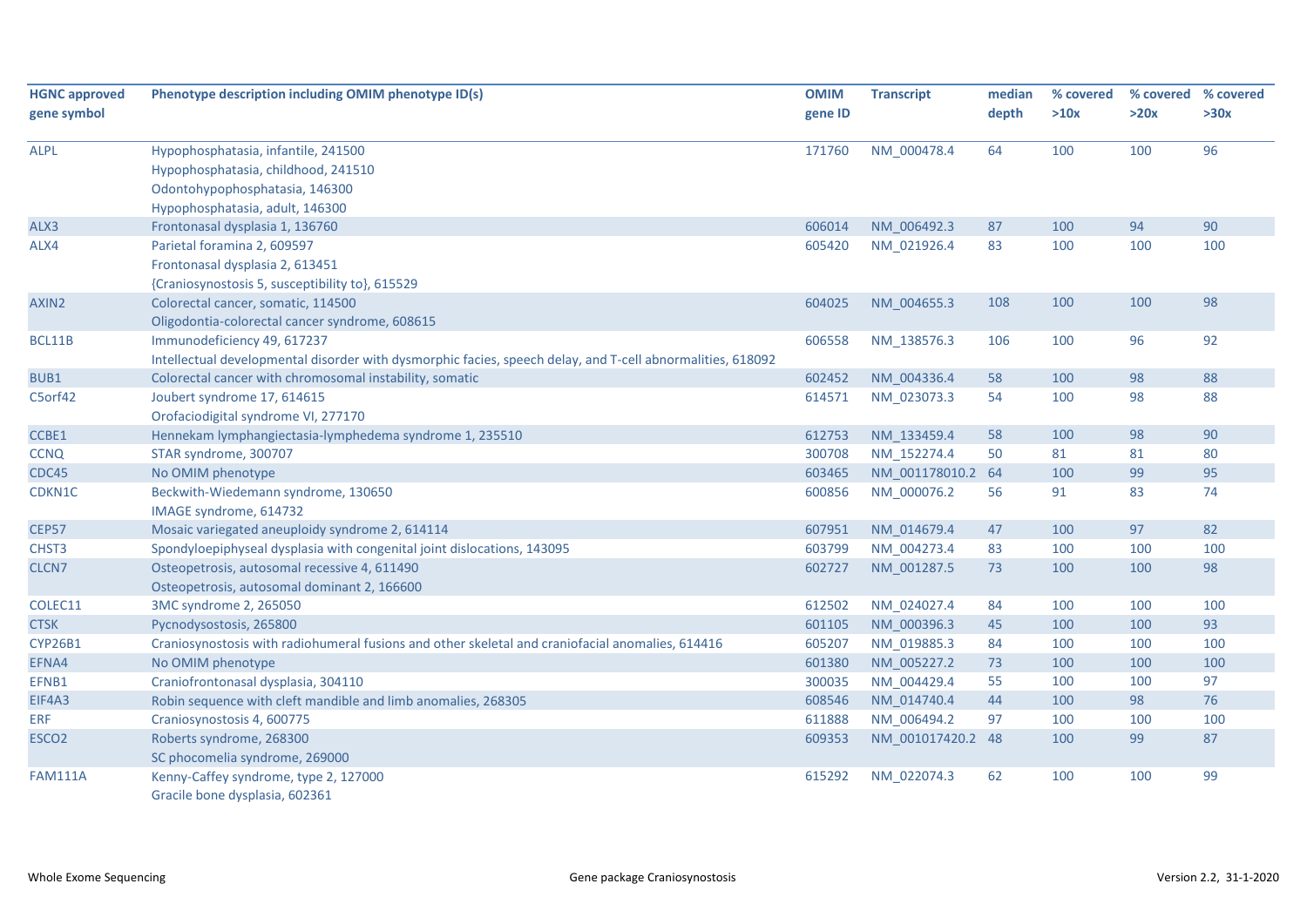| <b>HGNC approved</b><br>gene symbol | Phenotype description including OMIM phenotype ID(s)                                                                                                                                                                                                                                                                                                                                                                                                                                                                                                                                                             | <b>OMIM</b><br>gene ID | <b>Transcript</b> | median<br>depth | % covered<br>>10x | >20x | % covered % covered<br>>30x |
|-------------------------------------|------------------------------------------------------------------------------------------------------------------------------------------------------------------------------------------------------------------------------------------------------------------------------------------------------------------------------------------------------------------------------------------------------------------------------------------------------------------------------------------------------------------------------------------------------------------------------------------------------------------|------------------------|-------------------|-----------------|-------------------|------|-----------------------------|
| FBN1                                | Marfan syndrome, 154700<br>Ectopia lentis, familial, 129600<br>MASS syndrome, 604308<br>Weill-Marchesani syndrome 2, dominant, 608328<br>Aortic aneurysm, ascending, and dissection<br>Stiff skin syndrome, 184900<br>Acromicric dysplasia, 102370<br>Geleophysic dysplasia 2, 614185                                                                                                                                                                                                                                                                                                                            | 134797                 | NM_000138.4       | 111             | 100               | 100  | 100                         |
| FGFR1                               | Pfeiffer syndrome, 101600<br>Jackson-Weiss syndrome, 123150<br>Hypogonadotropic hypogonadism 2 with or without anosmia, 147950<br>Osteoglophonic dysplasia, 166250<br>Trigonocephaly 1, 190440<br>Hartsfield syndrome, 615465                                                                                                                                                                                                                                                                                                                                                                                    | 136350                 | NM_023110.2       | 70              | 100               | 100  | 96                          |
| FGFR2                               | Crouzon syndrome, 123500<br>Jackson-Weiss syndrome, 123150<br>Beare-Stevenson cutis gyrata syndrome, 123790<br>Pfeiffer syndrome, 101600<br>Apert syndrome, 101200<br>Saethre-Chotzen syndrome, 101400<br>Craniosynostosis, nonspecific<br>Gastric cancer, somatic, 613659<br>Craniofacial-skeletal-dermatologic dysplasia, 101600<br>Antley-Bixler syndrome without genital anomalies or disordered steroidogenesis, 207410<br>Scaphocephaly and Axenfeld-Rieger anomaly<br>LADD syndrome, 149730<br>Scaphocephaly, maxillary retrusion, and mental retardation, 609579<br>Bent bone dysplasia syndrome, 614592 | 176943                 | NM 000141.4       | 49              | 100               | 98   | 81                          |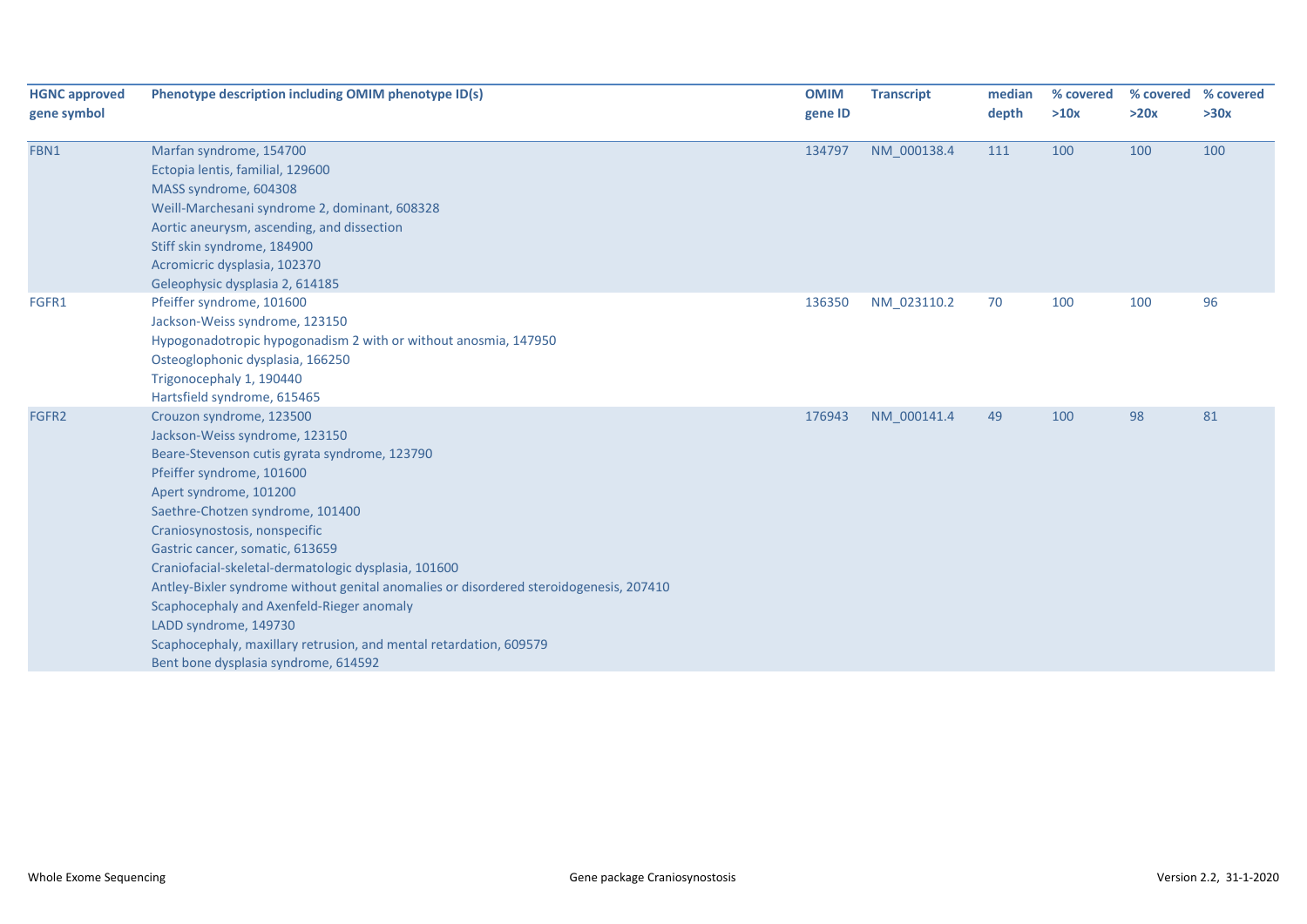| <b>HGNC approved</b><br>gene symbol | Phenotype description including OMIM phenotype ID(s)             | <b>OMIM</b><br>gene ID | <b>Transcript</b> | median<br>depth | % covered<br>>10x | >20x | % covered % covered<br>>30x |
|-------------------------------------|------------------------------------------------------------------|------------------------|-------------------|-----------------|-------------------|------|-----------------------------|
|                                     |                                                                  |                        |                   |                 |                   |      |                             |
| FGFR3                               | Achondroplasia, 100800                                           | 134934                 | NM 000142.4       | 84              | 100               | 100  | 98                          |
|                                     | Hypochondroplasia, 146000                                        |                        |                   |                 |                   |      |                             |
|                                     | Thanatophoric dysplasia, type I, 187600                          |                        |                   |                 |                   |      |                             |
|                                     | Crouzon syndrome with acanthosis nigricans, 612247               |                        |                   |                 |                   |      |                             |
|                                     | Muenke syndrome, 602849                                          |                        |                   |                 |                   |      |                             |
|                                     | Bladder cancer, somatic, 109800                                  |                        |                   |                 |                   |      |                             |
|                                     | Colorectal cancer, somatic, 114500                               |                        |                   |                 |                   |      |                             |
|                                     | Cervical cancer, somatic, 603956                                 |                        |                   |                 |                   |      |                             |
|                                     | LADD syndrome, 149730                                            |                        |                   |                 |                   |      |                             |
|                                     | CATSHL syndrome, 610474                                          |                        |                   |                 |                   |      |                             |
|                                     | Nevus, epidermal, somatic, 162900                                |                        |                   |                 |                   |      |                             |
|                                     | Thanatophoric dysplasia, type II, 187601                         |                        |                   |                 |                   |      |                             |
|                                     | Spermatocytic seminoma, somatic, 273300                          |                        |                   |                 |                   |      |                             |
|                                     | SADDAN, 616482                                                   |                        |                   |                 |                   |      |                             |
| <b>FLNA</b>                         | Heterotopia, periventricular, 300049                             | 300017                 | NM_001110556.2 79 |                 | 100               | 100  | 100                         |
|                                     | Otopalatodigital syndrome, type I, 311300                        |                        |                   |                 |                   |      |                             |
|                                     | Otopalatodigital syndrome, type II, 304120                       |                        |                   |                 |                   |      |                             |
|                                     | Intestinal pseudoobstruction, neuronal, 300048                   |                        |                   |                 |                   |      |                             |
|                                     | Melnick-Needles syndrome, 309350                                 |                        |                   |                 |                   |      |                             |
|                                     | Frontometaphyseal dysplasia, 305620                              |                        |                   |                 |                   |      |                             |
|                                     | Heterotopia, periventricular, ED variant, 300537                 |                        |                   |                 |                   |      |                             |
|                                     | FG syndrome 2, 300321                                            |                        |                   |                 |                   |      |                             |
|                                     | Cardiac valvular dysplasia, X-linked, 314400                     |                        |                   |                 |                   |      |                             |
|                                     | Terminal osseous dysplasia, 300244                               |                        |                   |                 |                   |      |                             |
|                                     | Congenital short bowel syndrome, 300048                          |                        |                   |                 |                   |      |                             |
| <b>FLNB</b>                         | Spondylocarpotarsal synostosis syndrome, 272460                  | 603381                 | NM_001164317.1 71 |                 | 100               | 99   | 94                          |
|                                     | Larsen syndrome, 150250                                          |                        |                   |                 |                   |      |                             |
|                                     | Atelosteogenesis, type I, 108720                                 |                        |                   |                 |                   |      |                             |
|                                     | Atelosteogenesis, type III, 108721                               |                        |                   |                 |                   |      |                             |
|                                     | Boomerang dysplasia, 112310                                      |                        |                   |                 |                   |      |                             |
| FREM1                               | Bifid nose with or without anorectal and renal anomalies, 608980 | 608944                 | NM 144966.5       | 58              | 100               | 99   | 92                          |
|                                     | Manitoba oculotrichoanal syndrome, 248450                        |                        |                   |                 |                   |      |                             |
|                                     | Trigonocephaly 2, 614485                                         |                        |                   |                 |                   |      |                             |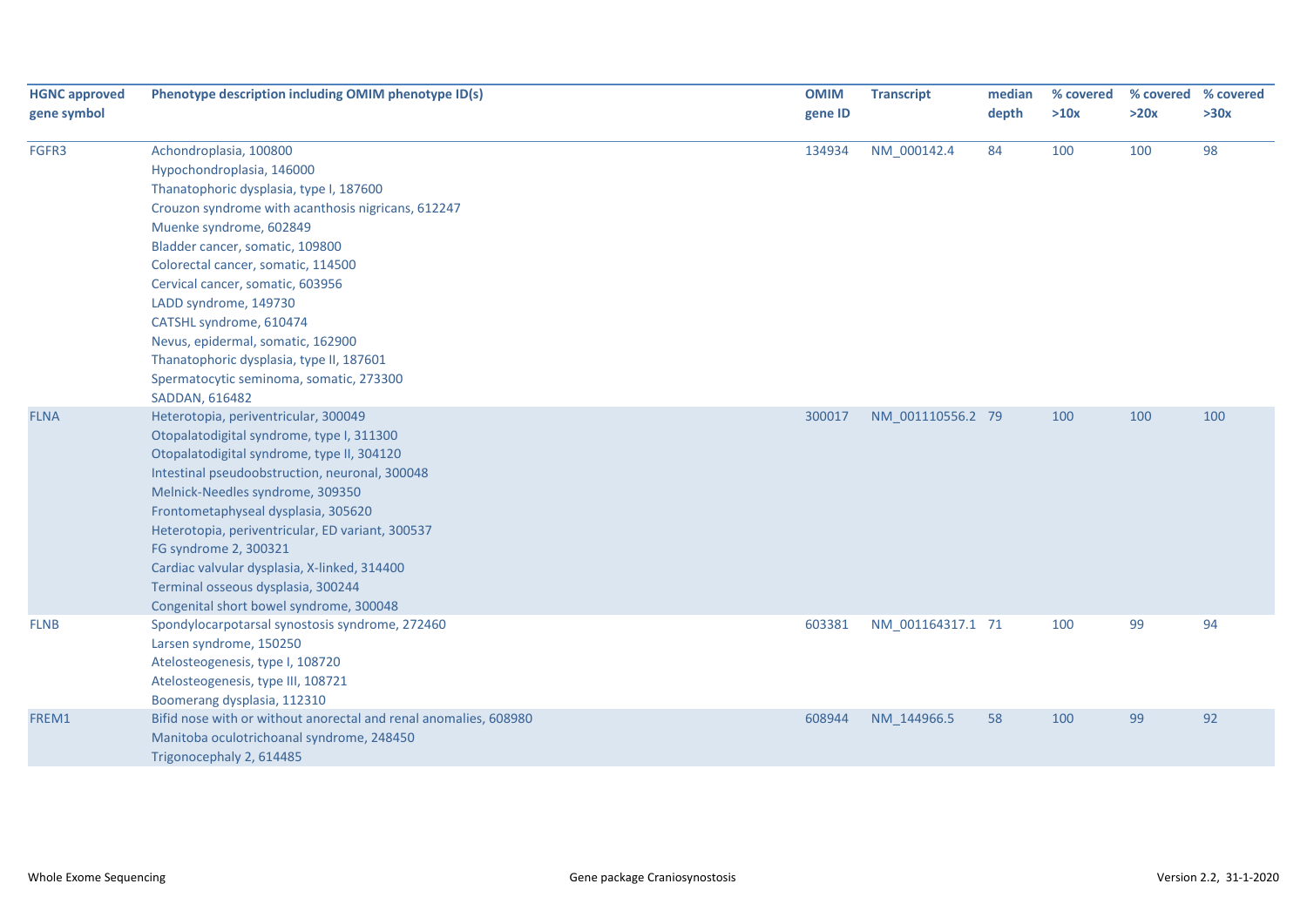| <b>HGNC approved</b> | Phenotype description including OMIM phenotype ID(s)             | <b>OMIM</b> | <b>Transcript</b> | median | % covered |      | % covered % covered |
|----------------------|------------------------------------------------------------------|-------------|-------------------|--------|-----------|------|---------------------|
| gene symbol          |                                                                  | gene ID     |                   | depth  | >10x      | >20x | >30x                |
| GLI3                 | Greig cephalopolysyndactyly syndrome, 175700                     | 165240      | NM 000168.5       | 92     | 100       | 100  | 97                  |
|                      | Pallister-Hall syndrome, 146510                                  |             |                   |        |           |      |                     |
|                      | Polydactyly, preaxial, type IV, 174700                           |             |                   |        |           |      |                     |
|                      | Polydactyly, postaxial, types A1 and B, 174200                   |             |                   |        |           |      |                     |
|                      | {Hypothalamic hamartomas, somatic}, 241800                       |             |                   |        |           |      |                     |
| <b>GNPTAB</b>        | Mucolipidosis III alpha/beta, 252600                             | 607840      | NM 024312.4       | 47     | 100       | 97   | 86                  |
|                      | Mucolipidosis II alpha/beta, 252500                              |             |                   |        |           |      |                     |
| GPC3                 | Simpson-Golabi-Behmel syndrome, type 1, 312870                   | 300037      | NM 001164617.1 42 |        | 100       | 94   | 79                  |
|                      | Wilms tumor, somatic, 194070                                     |             |                   |        |           |      |                     |
| GPC4                 | No OMIM phenotype                                                | 300168      | NM 001448.2       | 50     | 100       | 95   | 81                  |
| <b>GUSB</b>          | Mucopolysaccharidosis VII, 253220                                | 611499      | NM 000181.3       | 74     | 100       | 95   | 85                  |
| <b>HRAS</b>          | {Bladder cancer, somatic}, 109800                                | 190020      | NM_005343.2       | 105    | 100       | 100  | 100                 |
|                      | Costello syndrome, 218040                                        |             |                   |        |           |      |                     |
|                      | {Thyroid carcinoma, follicular, somatic}, 188470                 |             |                   |        |           |      |                     |
|                      | Congenital myopathy with excess of muscle spindles, 218040       |             |                   |        |           |      |                     |
|                      | {Nevus sebaceous or woolly hair nevus, somatic}, 162900          |             |                   |        |           |      |                     |
|                      | Schimmelpenning-Feuerstein-Mims syndrome, somatic mosaic, 163200 |             |                   |        |           |      |                     |
|                      | {Spitz nevus or nevus spilus, somatic}, 137550                   |             |                   |        |           |      |                     |
| HUWE1                | Mental retardation, X-linked syndromic, Turner type, 300706      | 300697      | NM 031407.6       | 45     | 100       | 92   | 72                  |
| <b>IFT122</b>        | Cranioectodermal dysplasia 1, 218330                             | 606045      | NM 052985.3       | 72     | 100       | 100  | 95                  |
| IFT43                | Cranioectodermal dysplasia 3, 614099                             | 614068      | NM 052873.2       | 54     | 100       | 100  | 92                  |
| <b>IHH</b>           | Acrocapitofemoral dysplasia, 607778                              | 600726      | NM_002181.3       | 97     | 100       | 100  | 100                 |
|                      | Brachydactyly, type A1, 112500                                   |             |                   |        |           |      |                     |
| IL11                 | No OMIM phenotype                                                | 147681      | NM_000641.4       | 43     | 100       | 93   | 80                  |
| IL11RA               | Craniosynostosis and dental anomalies, 614188                    | 600939      | NM 001142784.2 69 |        | 100       | 100  | 99                  |
| IMPAD1               | Chondrodysplasia with joint dislocations, GPAPP type, 614078     | 614010      | NM_017813.4       | 70     | 100       | 100  | 93                  |
| IRX5                 | Hamamy syndrome, 611174                                          | 606195      | NM 005853.5       | 62     | 100       | 100  | 97                  |
| JAG1                 | Alagille syndrome, 118450                                        | 601920      | NM 000214.3       | 62     | 100       | 100  | 92                  |
|                      | Tetralogy of Fallot, 187500                                      |             |                   |        |           |      |                     |
|                      | ?Deafness, congenital heart defects, and posterior embryotoxon   |             |                   |        |           |      |                     |
| <b>KCNJ8</b>         | No OMIM phenotype                                                | 600935      | NM 004982.3       | 86     | 100       | 100  | 97                  |
| KDM6A                | Kabuki syndrome 2, 300867                                        | 300128      | NM 001291415.1 48 |        | 100       | 95   | 83                  |
| KMT2D                | Kabuki syndrome 1, 147920                                        | 602113      | NM 003482.3       | 97     | 100       | 100  | 99                  |
| <b>KPTN</b>          | Mental retardation, autosomal recessive 41, 615637               | 615620      | NM 007059.3       | 73     | 100       | 100  | 94                  |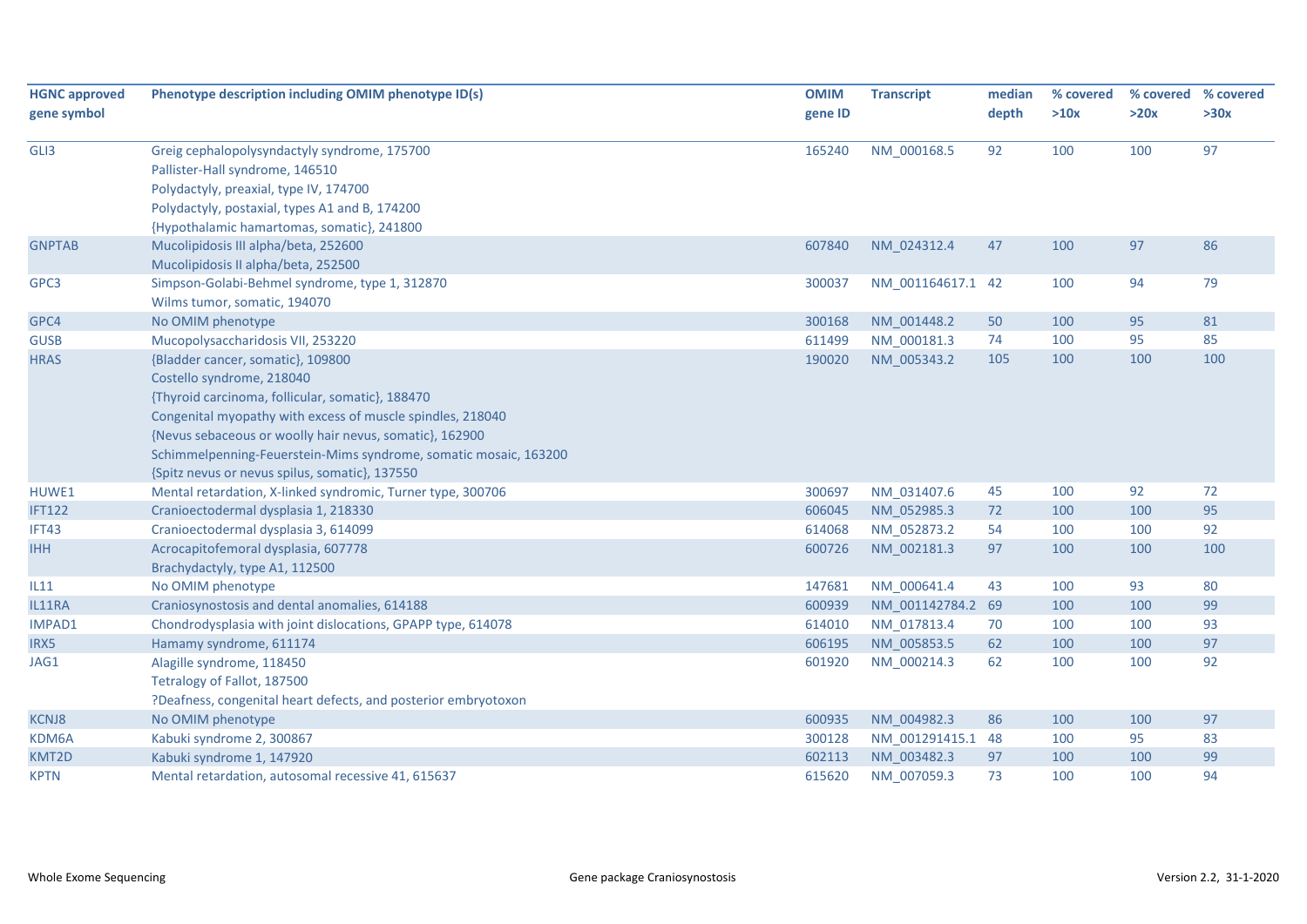| <b>HGNC approved</b> | Phenotype description including OMIM phenotype ID(s)             | <b>OMIM</b> | <b>Transcript</b> | median | % covered | % covered | % covered |
|----------------------|------------------------------------------------------------------|-------------|-------------------|--------|-----------|-----------|-----------|
| gene symbol          |                                                                  | gene ID     |                   | depth  | >10x      | >20x      | >30x      |
| <b>KRAS</b>          | Lung cancer, somatic, 211980                                     | 190070      | NM_033360.3       | 61     | 100       | 97        | 64        |
|                      | Bladder cancer, somatic, 109800                                  |             |                   |        |           |           |           |
|                      | Pancreatic carcinoma, somatic, 260350                            |             |                   |        |           |           |           |
|                      | Gastric cancer, somatic, 137215                                  |             |                   |        |           |           |           |
|                      | Leukemia, acute myeloid, 601626                                  |             |                   |        |           |           |           |
|                      | Noonan syndrome 3, 609942                                        |             |                   |        |           |           |           |
|                      | Cardiofaciocutaneous syndrome 2, 615278                          |             |                   |        |           |           |           |
|                      | Breast cancer, somatic, 114480                                   |             |                   |        |           |           |           |
|                      | Schimmelpenning-Feuerstein-Mims syndrome, somatic mosaic, 163200 |             |                   |        |           |           |           |
|                      | RAS-associated autoimmune leukoproliferative disorder, 614470    |             |                   |        |           |           |           |
| LRP5                 | Osteoporosis-pseudoglioma syndrome, 259770                       | 603506      | NM_002335.3       | 81     | 100       | 98        | 96        |
|                      | [Bone mineral density variability 1], 601884                     |             |                   |        |           |           |           |
|                      | Hyperostosis, endosteal, 144750                                  |             |                   |        |           |           |           |
|                      | van Buchem disease, type 2, 607636                               |             |                   |        |           |           |           |
|                      | Osteosclerosis, 144750                                           |             |                   |        |           |           |           |
|                      | {Osteoporosis}, 166710                                           |             |                   |        |           |           |           |
|                      | Exudative vitreoretinopathy 4, 601813                            |             |                   |        |           |           |           |
|                      | Osteopetrosis, autosomal dominant 1, 607634                      |             |                   |        |           |           |           |
| MACROD <sub>2</sub>  | No OMIM phenotype                                                | 611567      | NM 080676.5       | 42     | 100       | 94        | 73        |
| MASP1                | 3MC syndrome 1, 257920                                           | 600521      | NM 001879.5       | 70     | 100       | 100       | 92        |
| MCPH1                | Microcephaly 1, primary, autosomal recessive, 251200             | 607117      | NM 024596.3       | 59     | 94        | 94        | 85        |
| MEGF8                | Carpenter syndrome 2, 614976                                     | 604267      | NM 001271938.2 80 |        | 100       | 100       | 99        |
| MSX2                 | Craniosynostosis, type 2, 604757                                 | 123101      | NM 002449.4       | 68     | 100       | 100       | 100       |
|                      | Parietal foramina 1, 168500                                      |             |                   |        |           |           |           |
|                      | Parietal foramina with cleidocranial dysplasia, 168550           |             |                   |        |           |           |           |
| <b>NFIX</b>          | Sotos syndrome 2, 614753                                         | 164005      | NM_001271043.2 78 |        | 100       | 99        | 90        |
|                      | Marshall-Smith syndrome, 602535                                  |             |                   |        |           |           |           |
| NOTCH <sub>2</sub>   | Alagille syndrome 2, 610205                                      | 600275      | NM 024408.3       | 75     | 100       | 100       | 96        |
|                      | Hajdu-Cheney syndrome, 102500                                    |             |                   |        |           |           |           |
| NSD1                 | Sotos syndrome 1, 117550                                         | 606681      | NM_022455.4       | 56     | 100       | 99        | 92        |
|                      | Leukemia, acute myeloid, 601626                                  |             |                   |        |           |           |           |
|                      | Beckwith-Wiedemann syndrome, 130650                              |             |                   |        |           |           |           |
| OSTM1                | Osteopetrosis, autosomal recessive 5, 259720                     | 607649      | NM 014028.3       | 58     | 100       | 100       | 88        |
| P4HB                 | Cole-Carpenter syndrome 1, 112240                                | 176790      | NM_000918.3       | 63     | 100       | 100       | 98        |
| <b>PHEX</b>          | Hypophosphatemic rickets, X-linked dominant, 307800              | 300550      | NM 000444.5       | 39     | 100       | 96        | 78        |
| PHF21A               | No OMIM phenotype                                                | 608325      | NM 001101802.1 46 |        | 99        | 93        | 77        |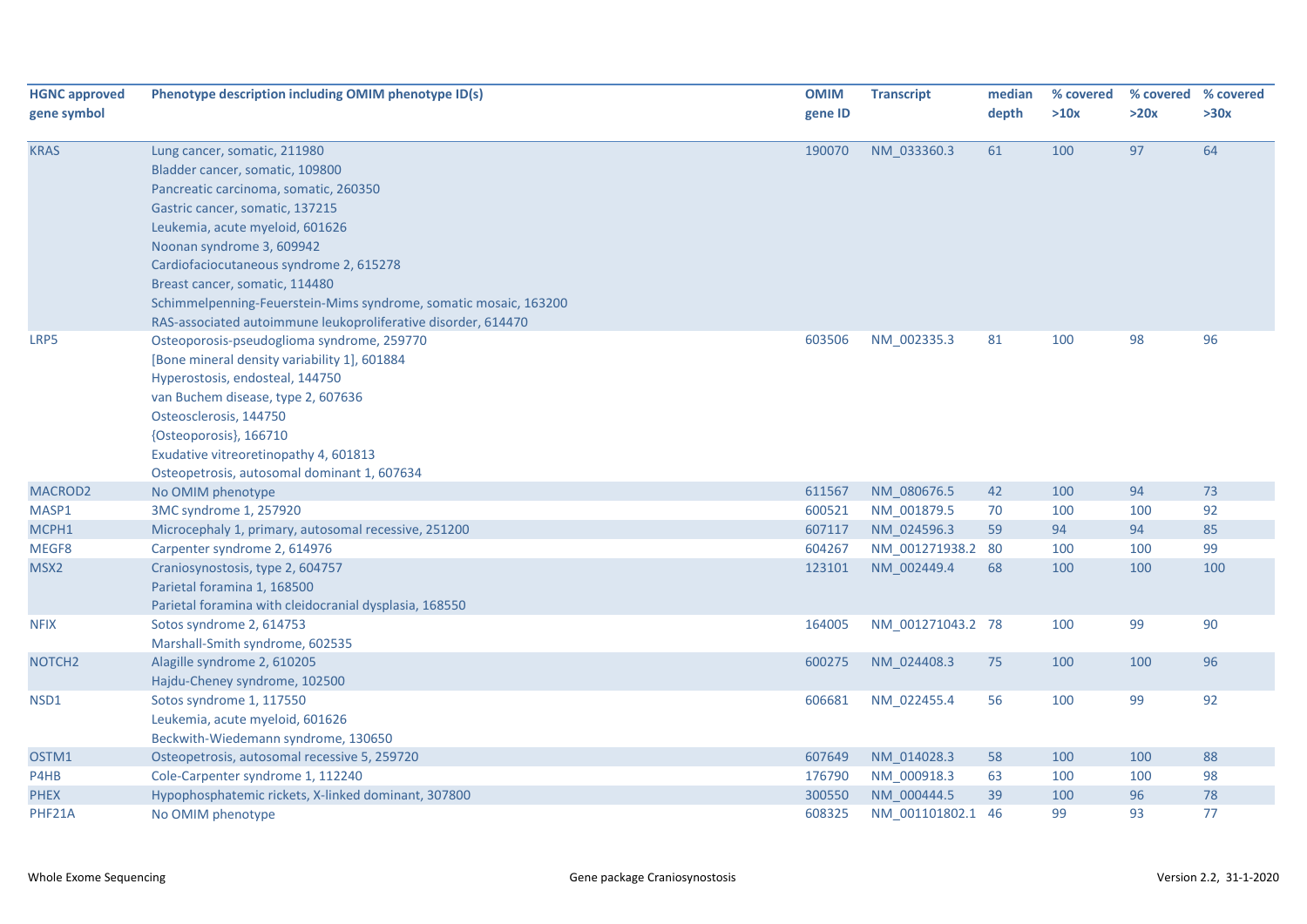| <b>HGNC approved</b> | Phenotype description including OMIM phenotype ID(s)                                 | <b>OMIM</b> | <b>Transcript</b> | median | % covered | % covered % covered |      |
|----------------------|--------------------------------------------------------------------------------------|-------------|-------------------|--------|-----------|---------------------|------|
| gene symbol          |                                                                                      | gene ID     |                   | depth  | >10x      | >20x                | >30x |
|                      |                                                                                      |             |                   |        |           |                     |      |
| <b>PIGT</b>          | ?Paroxysmal nocturnal hemoglobinuria 2, 615399                                       | 610272      | NM_015937.5       | 88     | 100       | 100                 | 100  |
|                      | Multiple congenital anomalies-hypotonia-seizures syndrome 3, 615398                  |             |                   |        |           |                     |      |
| POLR1A               | Acrofacial dysostosis, Cincinnati type, 616462                                       | 616404      | NM 015425.5       | 69     | 100       | 99                  | 93   |
| POLR1C               | Treacher Collins syndrome 3, 248390                                                  | 610060      | NM_203290.2       | 76     | 100       | 100                 | 91   |
|                      | Leukodystrophy, hypomyelinating, 11, 616494                                          |             |                   |        |           |                     |      |
| POLR1D               | Treacher Collins syndrome 2, 613717                                                  | 613715      | NM_015972.3       | 50     | 100       | 100                 | 100  |
| <b>POR</b>           | Antley-Bixler syndrome with genital anomalies and disordered steroidogenesis, 201750 | 124015      | NM_000941.2       | 84     | 100       | 100                 | 100  |
|                      | Disordered steroidogenesis due to cytochrome P450 oxidoreductase, 613571             |             |                   |        |           |                     |      |
| PTCH1                | Basal cell nevus syndrome, 109400                                                    | 601309      | NM 000264.3       | 70     | 100       | 97                  | 92   |
|                      | Basal cell carcinoma, somatic, 605462                                                |             |                   |        |           |                     |      |
|                      | Holoprosencephaly-7, 610828                                                          |             |                   |        |           |                     |      |
| <b>PTEN</b>          | Cowden syndrome 1, 158350                                                            | 601728      | NM 000314.4       | 85     | 92        | 81                  | 77   |
|                      | Lhermitte-Duclos syndrome, 158350                                                    |             |                   |        |           |                     |      |
|                      | Bannayan-Riley-Ruvalcaba syndrome, 153480                                            |             |                   |        |           |                     |      |
|                      | {Meningioma}, 607174                                                                 |             |                   |        |           |                     |      |
|                      | {Glioma susceptibility 2}, 613028                                                    |             |                   |        |           |                     |      |
|                      | Macrocephaly/autism syndrome, 605309                                                 |             |                   |        |           |                     |      |
|                      | PTEN hamartoma tumor syndrome                                                        |             |                   |        |           |                     |      |
|                      | VATER association with macrocephaly and ventriculomegaly, 276950                     |             |                   |        |           |                     |      |
|                      | {Prostate cancer, somatic}, 176807                                                   |             |                   |        |           |                     |      |
|                      | Malignant melanoma, somatic, 155600                                                  |             |                   |        |           |                     |      |
|                      | Endometrial carcinoma, somatic, 608089                                               |             |                   |        |           |                     |      |
|                      | Squamous cell carcinoma, head and neck, somatic, 275355                              |             |                   |        |           |                     |      |
| PTH1R                | Metaphyseal chondrodysplasia, Murk Jansen type, 156400                               | 168468      | NM 000316.2       | 80     | 100       | 100                 | 99   |
|                      | Chondrodysplasia, Blomstrand type, 215045                                            |             |                   |        |           |                     |      |
|                      | Eiken syndrome, 600002                                                               |             |                   |        |           |                     |      |
|                      | Failure of tooth eruption, primary, 125350                                           |             |                   |        |           |                     |      |
| <b>RAB23</b>         | Carpenter syndrome, 201000                                                           | 606144      | NM 016277.4       | 71     | 100       | 100                 | 97   |
| RAI1                 | Smith-Magenis syndrome, 182290                                                       | 607642      | NM 030665.3       | 99     | 100       | 100                 | 100  |
| RECQL4               | Rothmund-Thomson syndrome, 268400                                                    | 603780      | NM 004260.3       | 95     | 100       | 100                 | 98   |
|                      | RAPADILINO syndrome, 266280                                                          |             |                   |        |           |                     |      |
|                      | Baller-Gerold syndrome, 218600                                                       |             |                   |        |           |                     |      |
| SALL1                | Townes-Brocks syndrome, 107480                                                       | 602218      | NM_002968.2       | 99     | 100       | 100                 | 100  |
|                      | Townes-Brocks branchiootorenal-like syndrome, 107480                                 |             |                   |        |           |                     |      |
| SCARF2               | Van den Ende-Gupta syndrome, 600920                                                  | 613619      | NM 153334.6       | 75     | 99        | 97                  | 93   |
| SEC23A               | Craniolenticulosutural dysplasia, 607812                                             | 610511      | NM 006364.2       | 44     | 100       | 95                  | 77   |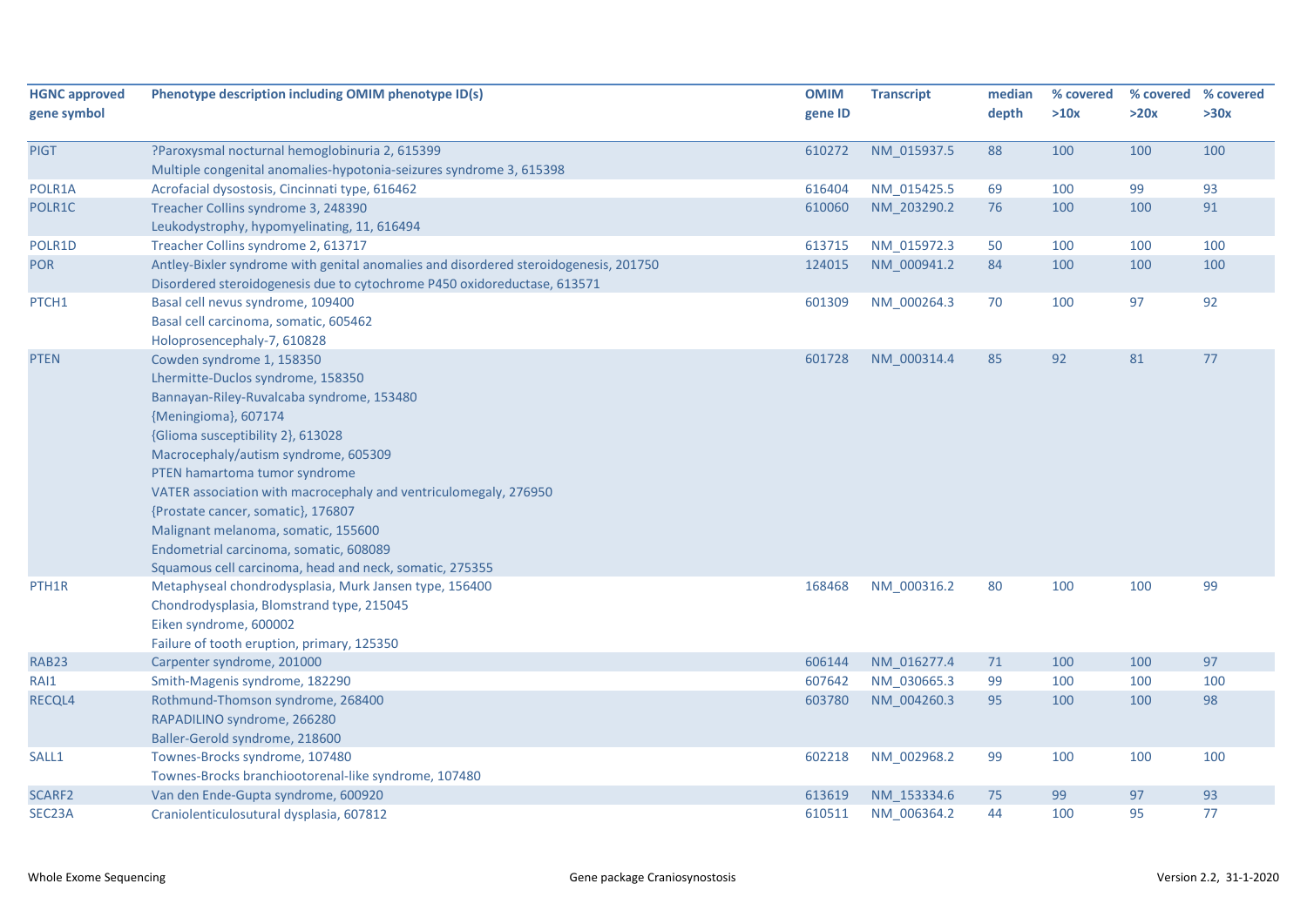| <b>HGNC approved</b> | Phenotype description including OMIM phenotype ID(s)                                                                                                                           | <b>OMIM</b> | <b>Transcript</b>  | median | % covered | % covered % covered |      |
|----------------------|--------------------------------------------------------------------------------------------------------------------------------------------------------------------------------|-------------|--------------------|--------|-----------|---------------------|------|
| gene symbol          |                                                                                                                                                                                | gene ID     |                    | depth  | >10x      | >20x                | >30x |
|                      |                                                                                                                                                                                |             |                    |        |           |                     |      |
| SEC <sub>24</sub> D  | Cole-Carpenter syndrome 2, 616294                                                                                                                                              | 607186      | NM 014822.2        | 54     | 100       | 96                  | 80   |
| SH3BP2               | Cherubism, 118400                                                                                                                                                              | 602104      | NM_001145856.1 62  |        | 91        | 91                  | 91   |
| SH3PXD2B             | Frank-ter Haar syndrome, 249420                                                                                                                                                | 613293      | NM_001017995.2 93  |        | 100       | 100                 | 97   |
| SKI                  | Shprintzen-Goldberg syndrome, 182212                                                                                                                                           | 164780      | NM_003036.3        | 76     | 100       | 100                 | 99   |
| <b>SLC35C1</b>       | Congenital disorder of glycosylation, type IIc, 266265                                                                                                                         | 605881      | NM_018389.4        | 89     | 100       | 100                 | 99   |
| SMAD6                | Aortic valve disease 2, 614823                                                                                                                                                 | 602931      | NM_005585.4        | 153    | 100       | 100                 | 92   |
|                      | {Craniosynostosis 7, susceptibility to}, 617439                                                                                                                                |             |                    |        |           |                     |      |
| SOX6                 | No OMIM phenotype                                                                                                                                                              | 607257      | NM_017508.3        | 55     | 100       | 100                 | 96   |
| SOX9                 | Campomelic dysplasia with autosomal sex reversal, 114290<br>Acampomelic campomelic dysplasia, 114290<br>Campomelic dysplasia, 114290                                           | 608160      | NM 000346.3        | 66     | 100       | 100                 | 99   |
| STAT3                | Autoimmune disease, multisystem, infantile-onset, 1, 615952<br>Hyper-IgE recurrent infection syndrome, 147060                                                                  | 102582      | NM 139276.2        | 80     | 100       | 100                 | 96   |
| <b>TCF12</b>         | Craniosynostosis 3, 615314                                                                                                                                                     | 600480      | NM_207037.1        | 50     | 100       | 99                  | 87   |
| <b>TCIRG1</b>        | Osteopetrosis, autosomal recessive 1, 259700                                                                                                                                   | 604592      | NM_006019.3        | 79     | 100       | 100                 | 92   |
| TCOF1                | Treacher Collins syndrome 1, 154500                                                                                                                                            | 606847      | NM_001135243.1 78  |        | 100       | 100                 | 98   |
| TGFBR1               | Loeys-Dietz syndrome 1, 609192<br>{Multiple self-healing squamous epithelioma, susceptibility to}, 132800                                                                      | 190181      | NM 004612.2        | 96     | 95        | 93                  | 92   |
| TGFBR2               | Colorectal cancer, hereditary nonpolyposis, type 6, 614331<br>Esophageal cancer, somatic, 133239<br>Loeys-Dietz syndrome 2, 610168                                             | 190182      | NM_001024847.2 124 |        | 100       | 100                 | 100  |
| TLK <sub>2</sub>     | No OMIM phenotype                                                                                                                                                              | 608439      | NM 001284333.1 41  |        | 95        | 77                  | 54   |
| <b>TMEM216</b>       | Joubert syndrome 2, 608091<br>Meckel syndrome 2, 603194                                                                                                                        | 613277      | NM 001173991.2 61  |        | 100       | 99                  | 76   |
| <b>TNR</b>           | No OMIM phenotype                                                                                                                                                              | 601995      | NM 003285.2        | 68     | 100       | 100                 | 96   |
| <b>TWIST1</b>        | Saethre-Chotzen syndrome, 101400<br>Saethre-Chotzen syndrome with eyelid anomalies, 101400<br>Craniosynostosis, type 1, 123100<br>Robinow-Sorauf syndrome, 180750              | 601622      | NM_000474.3        | 72     | 100       | 90                  | 77   |
| USB1                 | Poikiloderma with neutropenia, 604173                                                                                                                                          | 613276      | NM_024598.3        | 47     | 100       | 99                  | 85   |
| <b>WDR19</b>         | Nephronophthisis 13, 614377<br>?Cranioectodermal dysplasia 4, 614378<br>?Short-rib thoracic dysplasia 5 with or without polydactyly, 614376<br>Senior-Loken syndrome 8, 616307 | 608151      | NM_025132.3        | 50     | 100       | 98                  | 85   |
| WDR35                | Cranioectodermal dysplasia 2, 613610<br>Short-rib thoracic dysplasia 7 with or without polydactyly, 614091                                                                     | 613602      | NM 001006657.1 43  |        | 100       | 97                  | 77   |